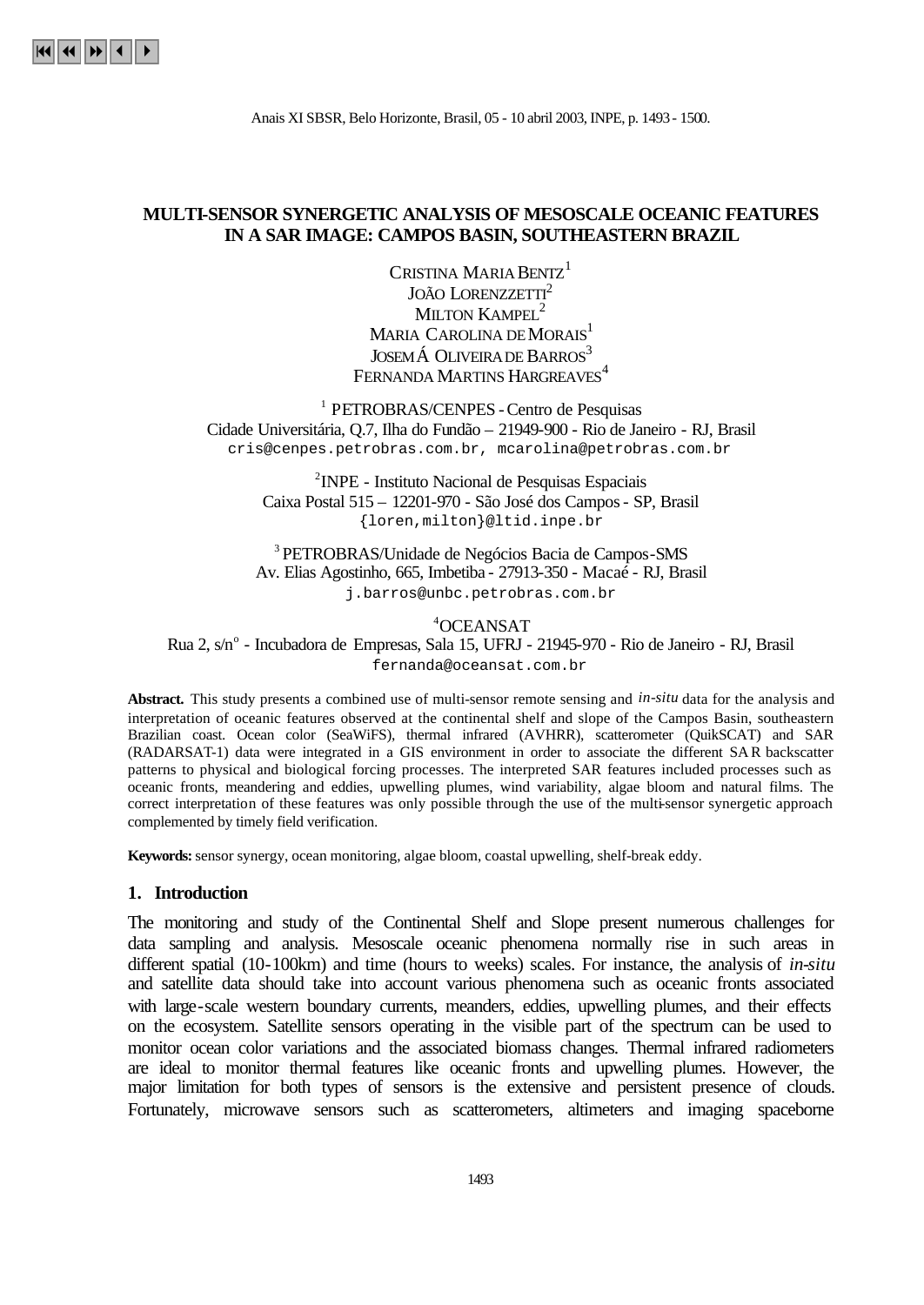Synthetic Aperture RADAR (SAR) permit the acquisition of daily oceanic scenes regardless of cloud coverage.

SAR images of the sea surface provide high resolution expressions of atmospheric and oceanographic fronts and eddies, surface currents, internal waves, wind variability, pollution, algae blooms, natural films and rain cells (Johannessen, 2000). The physical mechanism that allows the detection of most oceanic features in SAR images is the differential dampening of capillary waves on the ocean surface. These capillary waves, which are only a few centimeters in length, produce backscattering of the incident radar pulse due to a Bragg scattering mechanism. As a result, ocean regions with lower surface roughness are darker in contrast with the background radar signal (clutter). Several ocean surface processes produce regions of lower radar backscatter, which in turn can lead to ambiguities during interpretation (Fingas and Brown, 1997). Examples of these processes are: (a) oil spills, (b) natural oil seepage, (c) natural films, (d) algae blooms, (e) very weak or no wind, (f) shadow zones behind islands or land, (g) rain cells, among others.

The dataset used in this study includes visible (SeaWiFS), infrared (AVHRR) and microwave (RADARSAT-1 and QuikSCAT) satellites data acquired, on April 2002, during an algae bloom event associated with a coastal upwelling, a western boundary current meandering and a shelfbreak eddy formation in Campos Basin, Southeastern Brazilian coast.

#### **2. Study Area**

The study area is located in the Campos Basin, on the continental shelf and slope of the southeastern Brazilian Continental Margin, in front of the São Tomé Cape (Figure 1). It concentrates 82% of the Brazilian oil and gas production and offshore exploration efforts. Intense fishery activities also take place in the area.

The region's physiography is characterized by the abrupt change of coastline orientation from a N-S alignment above São Tomé Cape to a NE-SW alignment between Sao Tome and Cabo Frio Cape. The bathymetry of this oceanic region is relatively smooth with the isobaths parallel to the coastline. The shelf break is located at depths of 120m to 180m.

The oceanic flow in the region is particularly disturbed by the presence of the Cape and by the abrupt change of coastline orientation, inducing topographic steering of the flow and regular mesoscale activities such as eddies and meanders (Lima et al., 1999). The surface water winddriven flow is primarily influenced by the South Atlantic high-pressure atmospheric cell. The main portion of the continental shelf is dominated by the Coastal Water (CW; 33<S<33.7 and  $4 < T < 21^{\circ}$ C). Frequent and intense wind driven upwelling events are observed mostly from September through April associated with the inshore bottom intrusion of the South Atlantic Central Water (SACW;  $34.5 \le S \le 36$ ;  $6 \le T \le 20^{\circ}$ C) (Kampel et al., 1997). The upwelling plumes are considered as one of the most important mechanisms responsible for the increase of biological productivity in the region. On the shelf break and slope the Tropical Water (TW; S>36 and  $T>20^{\circ}$ C) is observed at the surface layers. This high temperature, high salinity and low nutrients water mass is formed at low latitudes and it is carried southward by the Brazil Current (BC) (Miranda, 1982). Its flow is oriented from NE to SW all year round in the region. However, the presence of meanders and mesoscale vortices can induce large perturbation in the prevailing flow (Stech et al., 1996).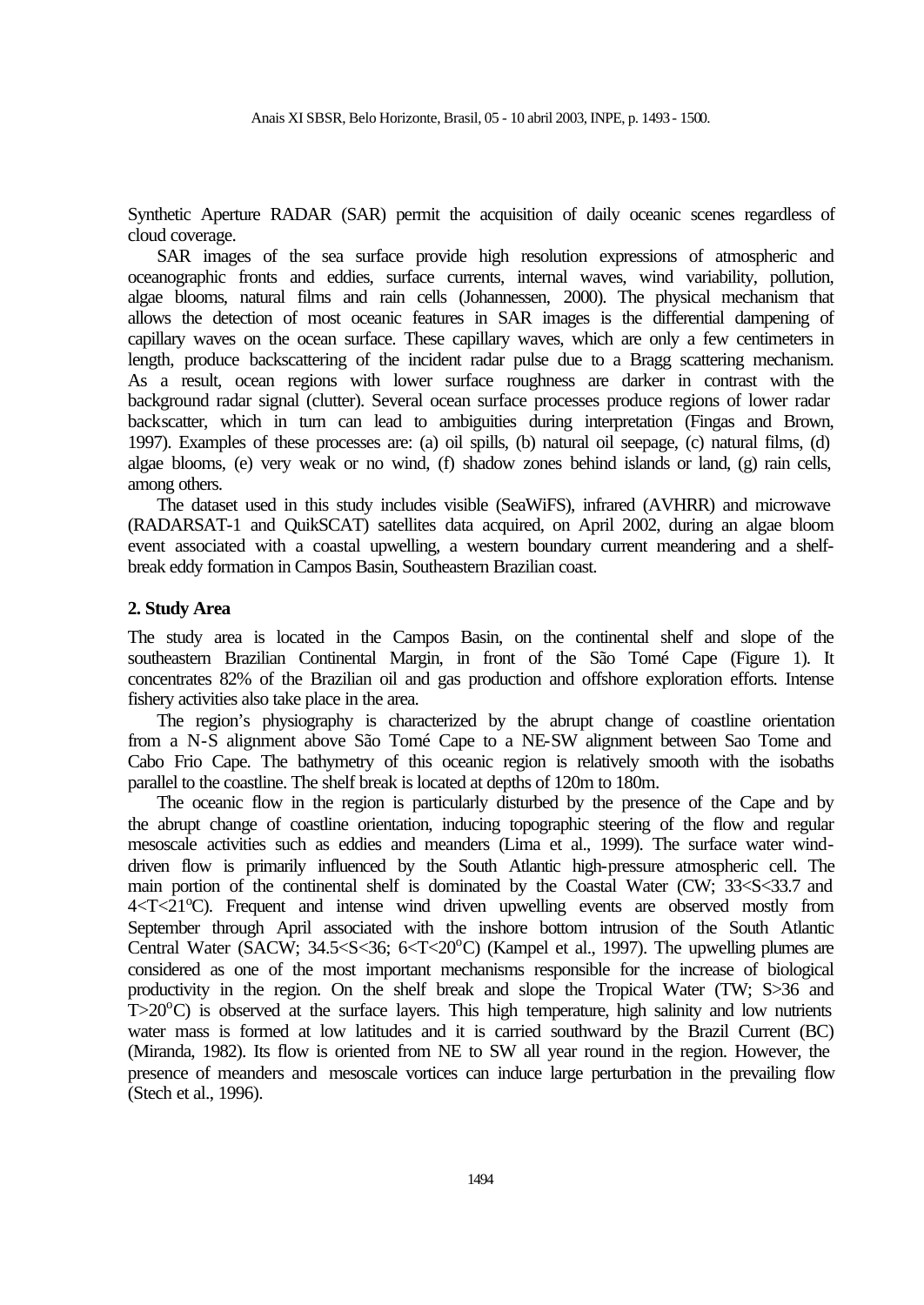# **3. Dataset**

The satellite dataset used in this study was acquired as close as possible to the time of the RADARSAT-1 image acquisition (**Table 1**). It includes data obtained by the Advanced Very-High Resolution Radiometer (AVHRR) on board the National Oceanic and Atmospheric Administration (NOAA) satellites, the Sea-viewing Wide Field-of-view Sensor (SeaWiFS) aboard the NASA/Orbview-2 Satellite, Synthetic Aperture Radar (SAR) board RADARSAT-1 and SeaWinds Scatterometer sensor on board the QuikSCAT satellite.

| <b>Sensor</b>     |           | <b>Resolution (m)</b> Acquisition Date and Time (GMT) Swath Width (km) |           |
|-------------------|-----------|------------------------------------------------------------------------|-----------|
| <b>RADARSAT-1</b> | ЭU        | April 03, 2002 - 21:11                                                 | 30O       |
| <b>SeaWiFS</b>    | 10O       | April 03, 2002 - 14:05                                                 |           |
| <b>AVHRR</b>      | $\Box(X)$ | April 03, 2002 - 21:09                                                 |           |
| OuikSCAT          | 50OO      | April 03, 2002 - 20:30                                                 | 1 X X X 1 |

Table 1 - Satellite dataset information.

## **RADARSAT-1 Data**

The RADARSAT-1 is a right-side-looking instrument operating in the C-band (5.6 cm) HH polarization that can provide observations at multiple resolutions and swath widths through a large range of incidence angles. A ScanSAR Narrow (SCN) beam mode image was used in this study due to its ability to cover simultaneously all the offshore facilities operated by PETROBRAS, with suitable resolution and incidence angles  $(20^{\circ}$  to  $40^{\circ})$ . The near real time processing and delivery of the SAR image (4 to 6 hours after acquisition) allowed the timely *insitu* verification of the algae bloom event.

## **SeaWiFS Data**

SeaWiFS data were recorded in HRPT (High Resolution Picture Transmission) and Store modes by INPE's station. The raw data were converted to a Level-1A file. The data processing was done with the routine Swl10 and SeaDAS software (Fu et al., 1998), both distributed by the SeaWiFS Project (NASA), using respective standard algorithms and masks. Chlorophyll-*a* (Chl) values were obtained using a global algorithm (O'Reilly *et al.* 1998) and daily atmospheric data acquired from NASA GSFC's Distributed Active Archive Center (GDAAC).

## **AVHRR Data**

AVHRR data were acquired by the OCEANSAT's antenna. Sea Surface Temperature (SST) maps were derived from the thermal infrared (bands 3, 4, and 5) calibrated radiance values through the application of the nighttime NLSST (Non Linear Sea Surface Temperature) atmospheric correction global algorithm. The data used in this study were acquired by the NOAA–14.

## **QuikSCAT Data**

Wind field intensity data were retrieved from the SeaWinds Scatterometer sensor on board the QuikSCAT satellite. The SeaWinds Scatterometer can provide information about wind speed and direction with an accuracy of  $2ms^{-1}$  for speed and  $20^{\circ}$  for direction. The along track data were used in this investigation.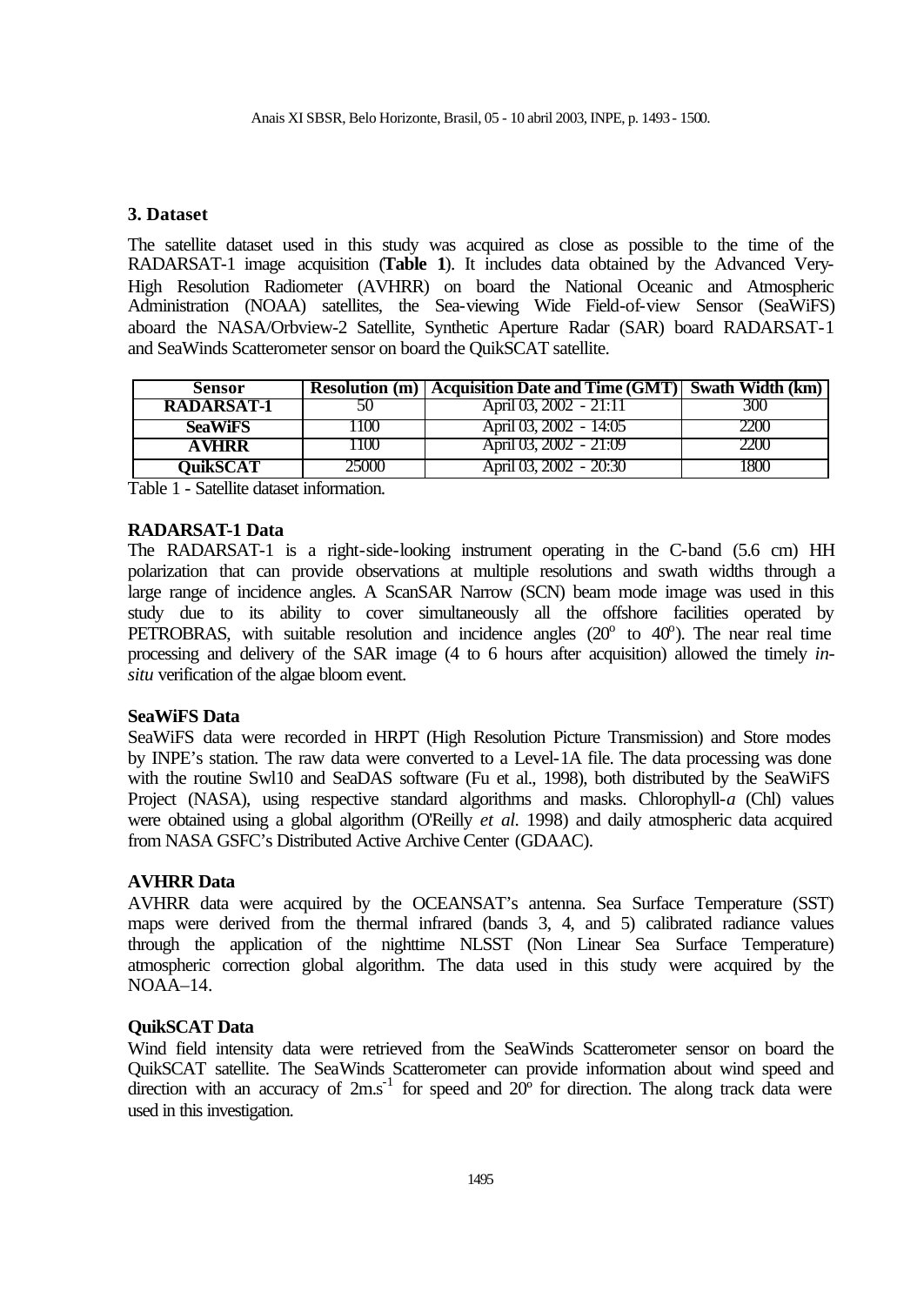## *In-situ* **Data**

Field verification was carried out 15 hours after SAR image acquisition. Samples and photographs were acquired during a helicopter inspection. The air temperature was measured at an offshore platform (P19)**.**

The dataset was analyzed in a GIS environment that allowed the synergetic interpretation carried out in this investigation.

#### **4. Results and Discussion**

The main features observed in the SAR image (**Figure 2A**) are low backscatter areas with different patterns (a, b, c, an d on **Figure 2B**) and linear features (dashed lines on **Figure 2B**) related with roughness boundaries. Among the observed features the most prominent one is a low backscatter area (a on **Figure 2B**) located in front of São Tomé Cape. This feature is associated with a mesoscale eddy also detected in the SST and Chl images (**Figures 3A** and **3B**, respectively). Smaller features with similar lower backscatter pattern are also detected aligned to the expected circulation regime (b on **Figure 2B**).

The SST map (**Figure 3A**) shows the Brazil Current (red and orange tones) clearly defined by the contrast between the shelf colder waters and the warmer Tropical Waters. A cyclonic eddy, with diameter of approximately 50 km, is visible at the shelf break region offshore São Tomé Cape. The SST range of the Tropical Waters carried southward by the Brazil Current (BC) was 25-28 $^{\circ}$ C; shelf waters surface temperatures varied from 22-25 $^{\circ}$ C and upwelling waters from  $19-22$ <sup>o</sup>C.

The strong thermal gradient that characterizes the inshore front of the BC (**Figure 3A**) is perfectly outlined in the SAR image as a roughness boundary, especially northward the São Tomé Cape (**Figure 2**). Variations in backscatter level associated with differences in SST can be explained by changes in the atmospheric boundary layer stability and indirectly due to the higher biologic productivity normally associated with upwelled colder waters (Clemente-Colón *et al*., 2002).

The air temperature in Campos Basin at the time of SAR image acquisition was  $23\n-24^{\circ}$ C. The negative values of the difference between the Air Temperature and SST (AT<SST) over the Tropical Water are indicative of air instability and consequent higher sea roughness. The opposite (AT>SST) is observed over the upwelling plumes where a positive difference results in a higher stability in the atmospheric boundary layer and lower sea roughness. The lower backscatter regions limited by dashed lines (c on Figure 2B) are related to upwelling plumes observable in the SST and Chl maps (**Figures 3A** and **3B**).

In the chlorophyll concentration map (**Figure 3B**), we can observe patches of higher values over the shelf. These patches are associated with the upwelling events. The large dark feature observed in the SAR image (a on **Figure 2**) coincides with a Chl patch. It seems to be produced by an advection of upwelled waters formed north of São Tomé Cape, which is entrapped in the BC frontal zone and later captured by the cyclonic eddy. In addition, the clockwise rotation of the eddy and the shelf break effect could be acting to enhance this feature.

The *in-situ* verification revealed the occurrence of an algae bloom of filamentous blue-green algae (**Figure 4**) in the region of the SAR Feature a. This type of algae is easily detectable by remote sensing due to their tendency to float in large aggregates at the sea surface. The smaller features detected southwards São Tomé Cape (b on **Figure 2B**) are probably related to the algae bloom since they are also located close to a Chl patch.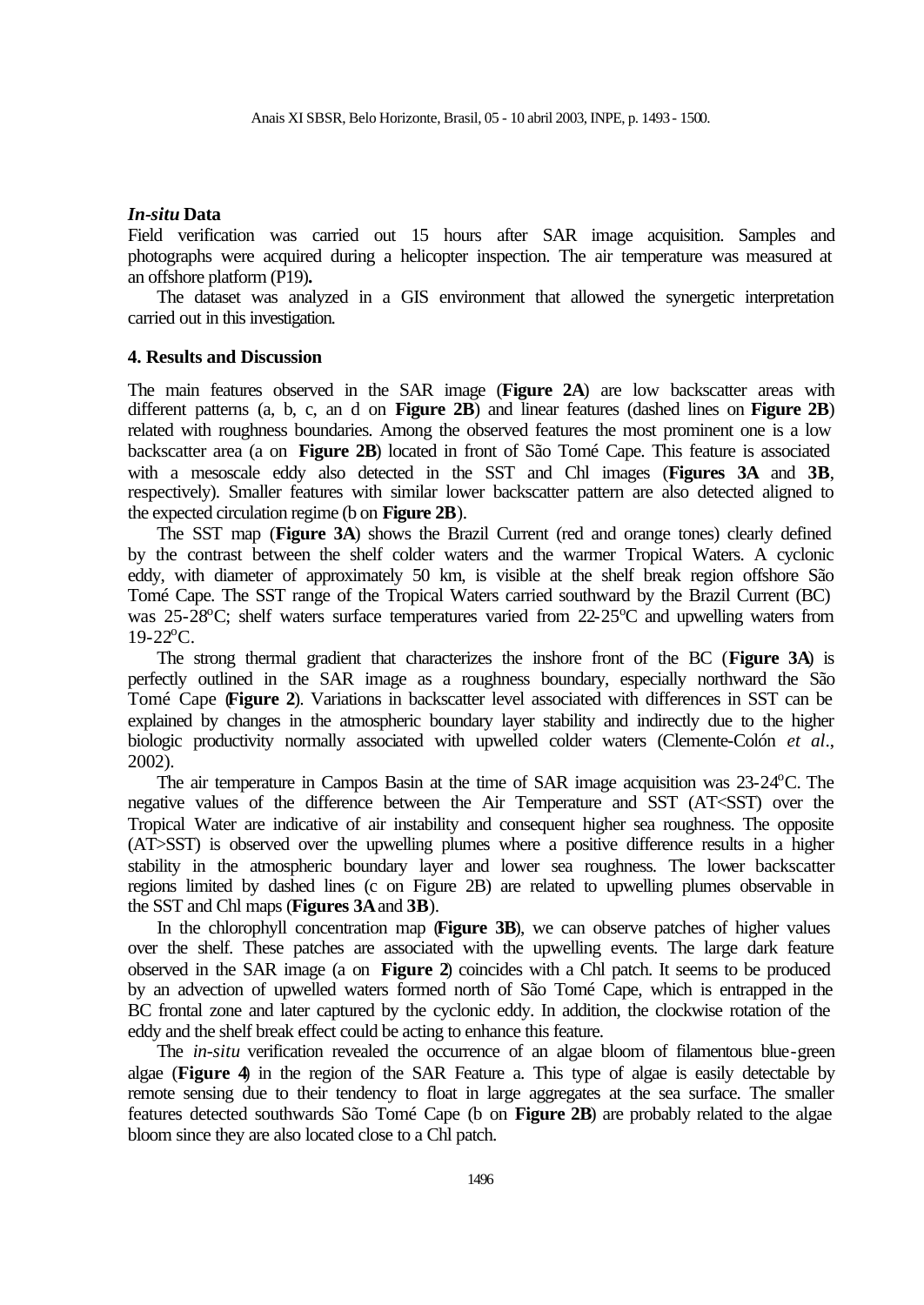The wind field intensity data  $\mathbf{Figure 5B}$ ) show that the surface wind ranges from 3 to 7m.s<sup>-1</sup>, in most of the study area, providing suitable wind conditions for SAR features detection. According to Staples and Hodgins (1998) the SAR ability to image ocean features is highly dependant on the presence of adequate wind conditions  $(3\text{m.s}^{-1}$  <wind intensity  $8\text{m.s}^{-1}$ ). A lower wind area  $(1 \text{m.s}^{-1}$  <wind intensity  $(2 \text{m.s}^{-1})$  in the southeastern portion of the study area coincides with a lower backscatter region detected in the SAR image (d on **Figure 2B**). These lower backscatter features are probably related to a local reduction of capillary waves on the ocean surface due to a decrease in wind intensity.

#### **5. Conclusions**

Combining information from several sensors and satellites acquired in such a time frame offered opportunities to advance in the analysis and interpretation of remote sensing images. The use of visible (SeaWiFS), infrared (AVHRR) and microwave (RADARSAT-1 and QuikSCAT) satellites data allowed the identification of the physical and biological processes controlling the main backscatter features detected on the SAR image. These processes included oceanic fronts, meandering and eddy, upwelling plumes, changes in the atmospheric boundary layer stability and wind conditions, as well as an algae bloom and natural films associated with high biologic productivity.

The all-weather and high-resolution orbital SAR observations can clearly serve as a complement not only to lower resolution spaceborne thermal and ocean color imagery but also to *in-situ* observations.

Increased availability and use of SAR data should contribute to an improvement of our scientific knowledge of the Campos Basin by providing links among large, mesoscale and smallscale ocean dynamics. The synergetic use of all this information may further lead to better applications of remote sensing techniques in areas such as ocean-atmosphere interaction, physical/biological oceanography, fisheries management, and pollution monitoring, among others.

In view of the availability of ENVISAT data, the use of simultaneous multi-sensor information is becoming an important scientific issue to understand the physical/biological processes of the ocean and coastal areas.

#### **6. References**

Clemente-Colón, P.; Gagliardini, A. Legeckis V.; Pichel, W.G. Spaceborne synthetic aperture radar and Thermal observations of the Brazil-Malvinas (Falkland) confluence zone, In: 29<sup>th</sup> International Symposium on Remote Sensing of Environment, Buenos Aires, April, 8-12, CD-ROM, 2002.

Fingers, M.; Brown, C. Remote sensing of oil spill: *Sea Technology*, v. 38, p. 37-46, 1997.

Fu, G.; Baith, K. S.; and McClain, C. R. "SeaDAS: The SeaWiFS Data Analysis System", Proceedings of "The 4th Pacific Ocean Remote Sensing Conference", Qingdao, China, July 28-31, 1998, 73-79. 1998

Johannessen, J.A. Coastal observing systems: The role of synthetic aperture radar, *Johns Hopkins Apl. Technical Digest*, v. 21, n. 1, 2000.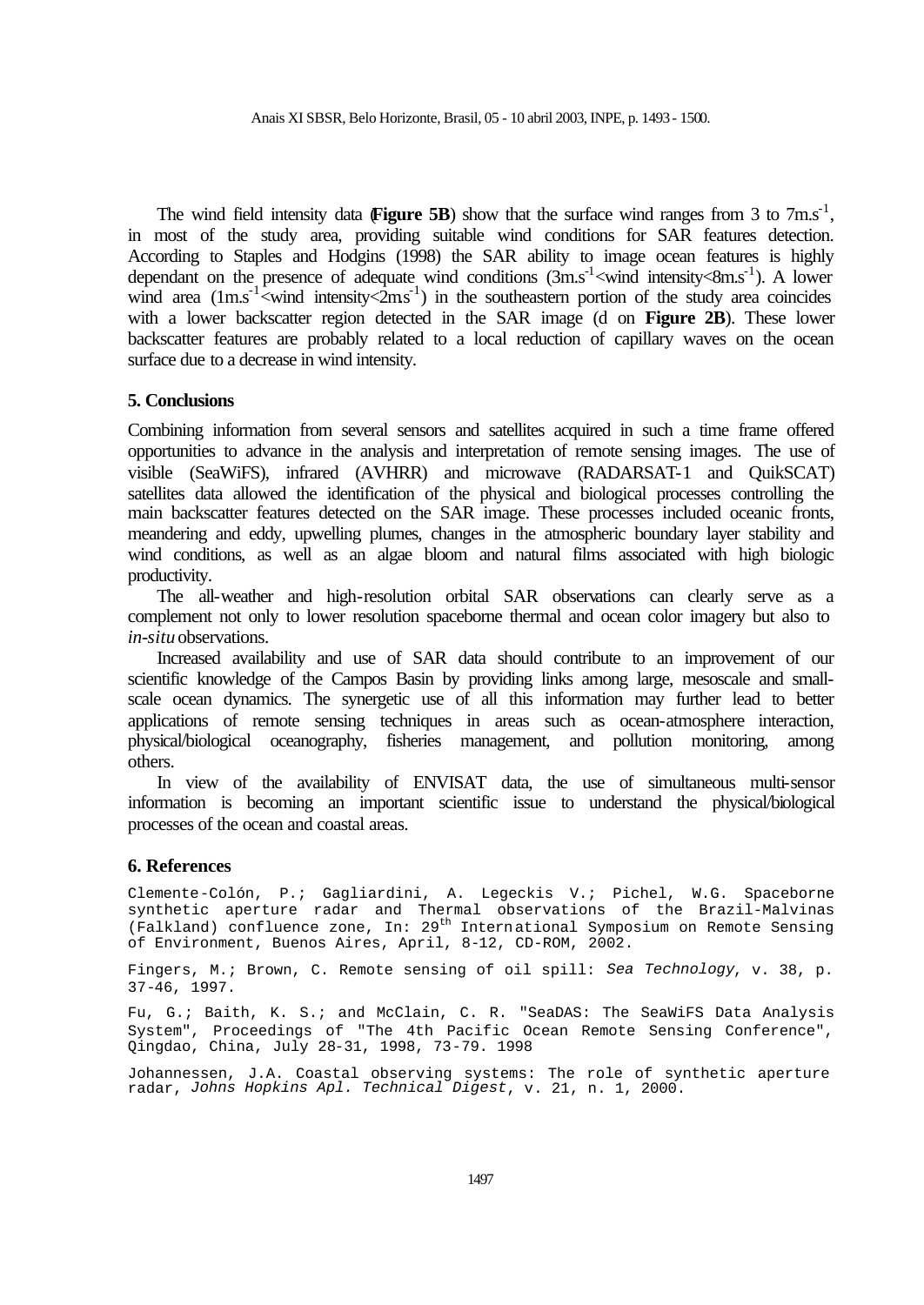#### Anais XI SBSR, Belo Horizonte, Brasil, 05 - 10 abril 2003, INPE, p. 1493- 1500.

Kampel, M.; Lorenzzetti, C.L.; Silva Jr., C.L. Observação por satélite de ressurgências na costa S-SE brasileira. In: VII COLACMAR, 22 a 26 de setembro de 1997, Santos, SP. IO-USP, ALICMAR, São Paulo, Anais, v.II, 38-40 p. 1997.

Lima, J.A.M.; Scofanno, A.M. New Oceanographic challenges in the Brazilian deepwater oil fields, Offshore Technology Conference - OTC – 1999.

Miranda, L.B. Análise de massas d'água da plataforma continental e da região oceânica adjacente: Cabo de São Tomé (RJ) e a Ilha de São Sebastião (SP). Livre Docência Thesis, Instituto Oceanográfico da USP, São Paulo, 194p. 1982.

O'Reilly, J.E.; Maritorena, S.; Mitchell, B.G.; Siegel, D.A.; Carder, K.L.; Garver, S.A.; Kahru, M.; McClain, C. Ocean color chlorophyll algorithms for SeaWiFS. Journal of Geophysical Research, 103(11):24937-24953. 1998.

Staples, G.C, and D.O. Hodgins, 1998, RADARSAT-1 emergency response for oil spill monitoring: Proceedings of the Fifth International Conference on Remote Sensing for Marine and Coastal Environment, San Diego, California, October 1998.

Stech, J.L.,Lorenzzetti, J.A., de Souza, J.M.C. and Araujo, C.E.S., 1996: A mesoscale Brazil Current eddy observed through AVHRR images and current meter moorings. International Archives of Photogrammetry and Remote Sensing. Vol. XXXI, Part B7. Vienna, July 1996, pp. 650-653.



Figure 1 - Study area polygon over the 3D perspective-view of the relief.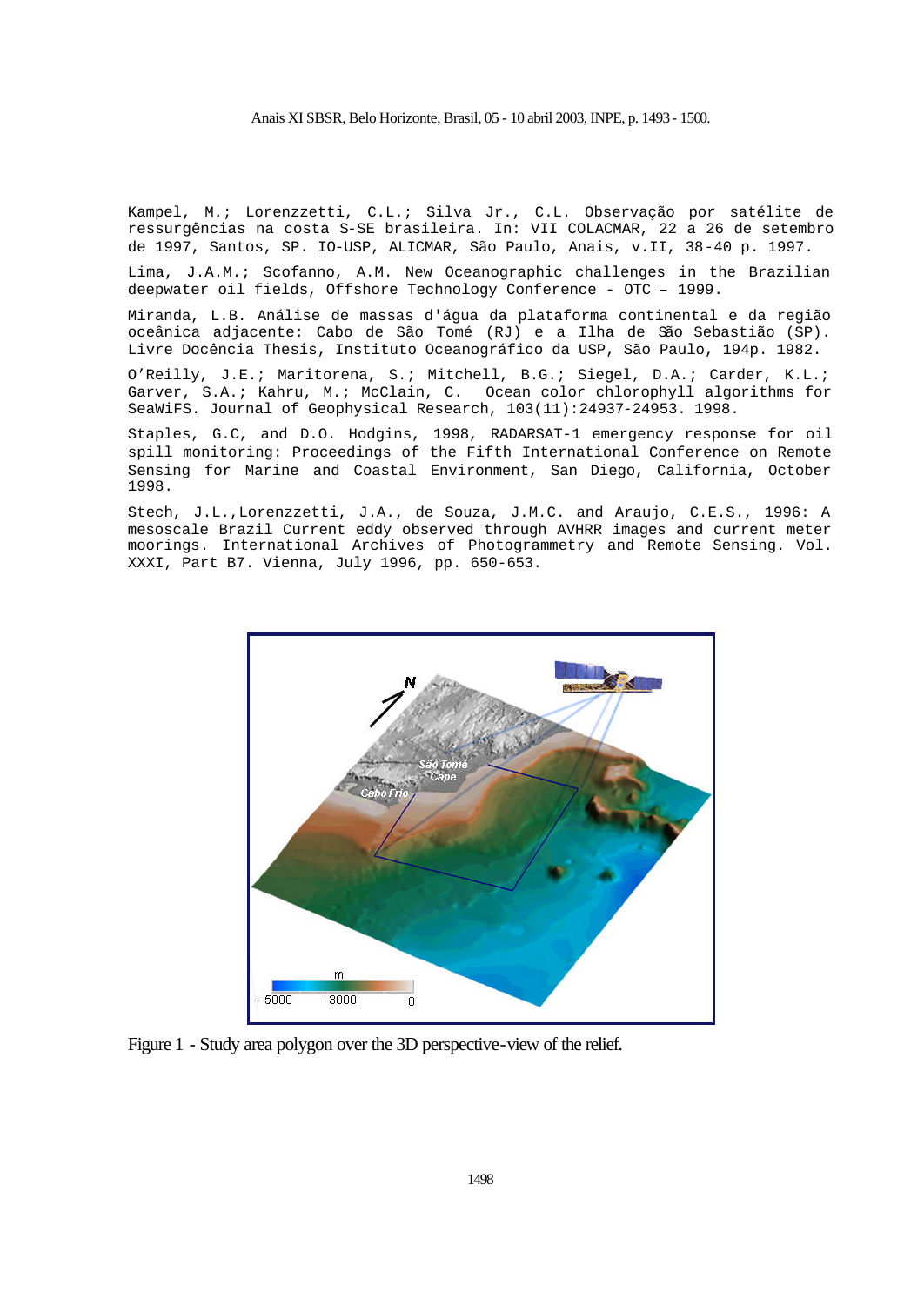

Figure 2 - (A) RADARSAT-1 (SCN) image acquired on April 3, 2002, at 21:11 (GMT). Main features observed in the SAR image (B).



Figure 3 – (A) Sea Surface temperature (SST) map (April 3, 2002, at 21:09 -GMT) and (B) Chlorophyll-*a* (Chl) map (April 3, 2002, at 14:05 - GMT) with the main features observed in the SAR image. The 500, 1000 and 2000 isobaths are displayed in the Chl map.